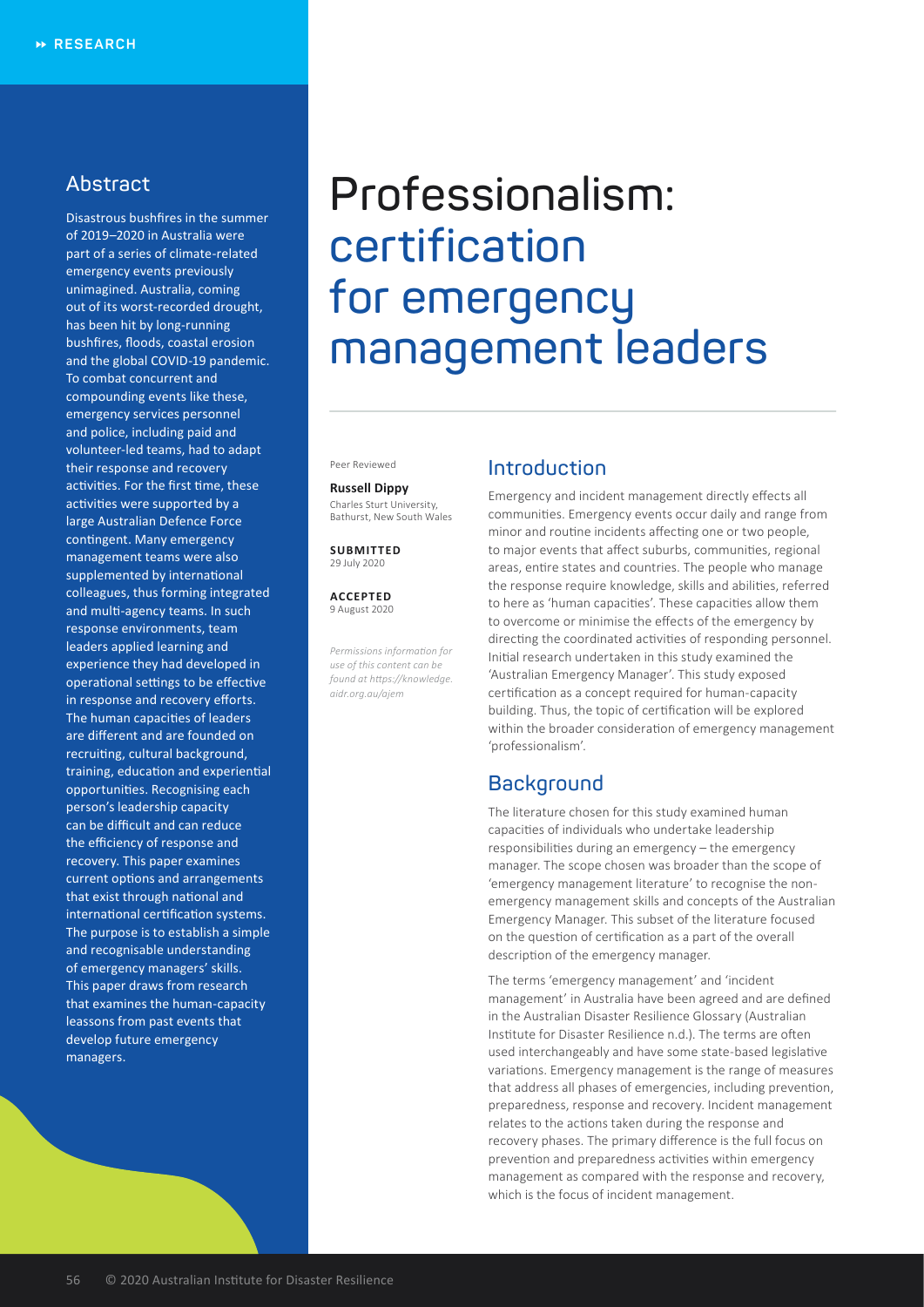Descriptions applied to emergency management include profession, professional, professionalism, professionalisation, vocation and vocational. These descriptions have various meanings across the academic and general communities and their use can be contentious (Peterson 1976). This is also reflected in the emergency management sector.

## **Definitions**

A 'profession' is described as a group of people who have higher standing based on levels of formal training (Birkett & Evans 2005), their social function (Buijs 2005), self-regulation (Freidson 1984) or expert knowledge (Gorman & Sandefur 2011).

A 'professional' is described as someone who has a higher level of knowledge, an academic degree, a recognised label, who self regulates their work and is committed to their client (Bearden 2002). Alternatively, the descriptor may encompass being paid for work or providing a consistent level of performance (Buijs 2005), making ethical decisions (Carlan & Lewis 2009), having devotion to a role or occupation (Flexner 2001), being responsible to a professional association, being recognised for training or skills (Hallam 2002, Hansbury 1963) and being more than a specialised worker (Freidson 1984).

A further term used is 'professionalism', which describes the outcome of the process of professionalisation (Birkett & Evans 2005). It can be a level of service (Lanyon 2010) or an ongoing, continually developing discourse that occurs during the process of professionalisation (Miller 2011).

In summary, a recognised profession takes occupational status to a new level. The criterion applied recognises that a profession, when compared to a vocation, is a complex occupational environment. A professional has higher levels of autonomy and a greater defined level of knowledge that guides their actions. A vocation can be a position (e.g. within a church) or as a career choice or occupation (Buijs 2005). The term 'professionalisation' is used to describe the deliberate journey from a vocation towards a profession. Undertaking this journey of professionalisation requires understanding of the human capacities of a professional.

# **Pathways to professionalism**

Progression includes vocational and tertiary education, certifications, credentials and education as compared to the development and application of skills and experience that is built up over time. Cully (2005) indicated there is no direct link between qualification and competence to carry out a task. However, it has been shown that measurement of competence and standards of practice are critical to the work of a professional (Murphy & McLaws 1999, Alexander 2003). Valloze (2009) argued that competence is a means of creating a stronger profession but, at the same time, its breadth of application can be harder to demonstrate across a broad range of skills (Pijl-Zieber *et al.*  $2014$ 

The education and training systems in Australia accommodate diversity, support consistent outcomes and align with international systems (Australian Qualifications Framework

Council 2013). The delivery of 10 levels of education, between a certificate level 1 and a doctoral or level 10 qualification, is undertaken by registered training organisations that deliver curricula leading to consistent qualifications. The vocational sector, which is different from the occupational descriptor of vocation as a type of work, includes government-funded providers and private registered training organisations. These institutions provide levels 1–8 certifications and tertiary institutions or universities provide levels 6–10 qualifications (Australian Qualifications Framework Council 2013). The qualifications and the organisations that deliver them are well described, regulated and split into delivery sectors. Levels of training are mapped to levels of qualification. However, the issue of experience is not as well described within the educational systems in Australia.

Experience and qualifications could be considered as extremes for individuals who undertake command during emergencies, but there is a range of positions between these two points, with those positions often described using the word 'competency'. Competency in practice domains such as nursing is considered more important than qualifications or experience individually (Murphy & McLaws 1999). Australian infection-control practitioners consider the development of a credentialing process based on a combination of both qualifications and experience (i.e. competence) to be more important than just qualification or experience (Murphy & McLaws 1999).

Certification is sometimes used in parallel to, or instead of, credentialing and can occur outside of a qualification framework (Cully 2005). Certification can be applied to a particular skill within a qualification framework or an examination process (Messina 1979, O'Donnell & Dunlap 2014), as a measure of both qualification and experience (Haas, Orav & Golgman 1995) or as part of a discussion about ongoing competence (Schmal & Derrevere 2012).

Galbraith and Gilley (1986) described professional certification within the American adult education and human resource development fields as part of the 'evolutionary process of professionalisation'. They also described stages within the professional certification process (Galbraith & Gilley 1986). The process they describe contains stages from identifying a need and prospective candidates; establishing procedures, core educational or competency requirements and assessment criteria; marketing, evaluation, review and re-marketing. As such, many of the steps mirror the broad descriptors of a professional and professionalisation described (Galbraith & Gilley 1986). This model separates professional certification from other means of credentialing such as accreditation and licensing. Galbraith and Gilley (1986) also state that while accreditation and licensing (or credentialing) may be required to enter a profession in America, professional certification is a voluntary system, regulated by the profession, with a view of improving the competency of individuals.

A study by Cumberland, Petrosko and Jones (2018) of servicerelated industry professionals examined six years of candidate and graduate perceptions of an industry associations certification program. The study examined the motivations of people who had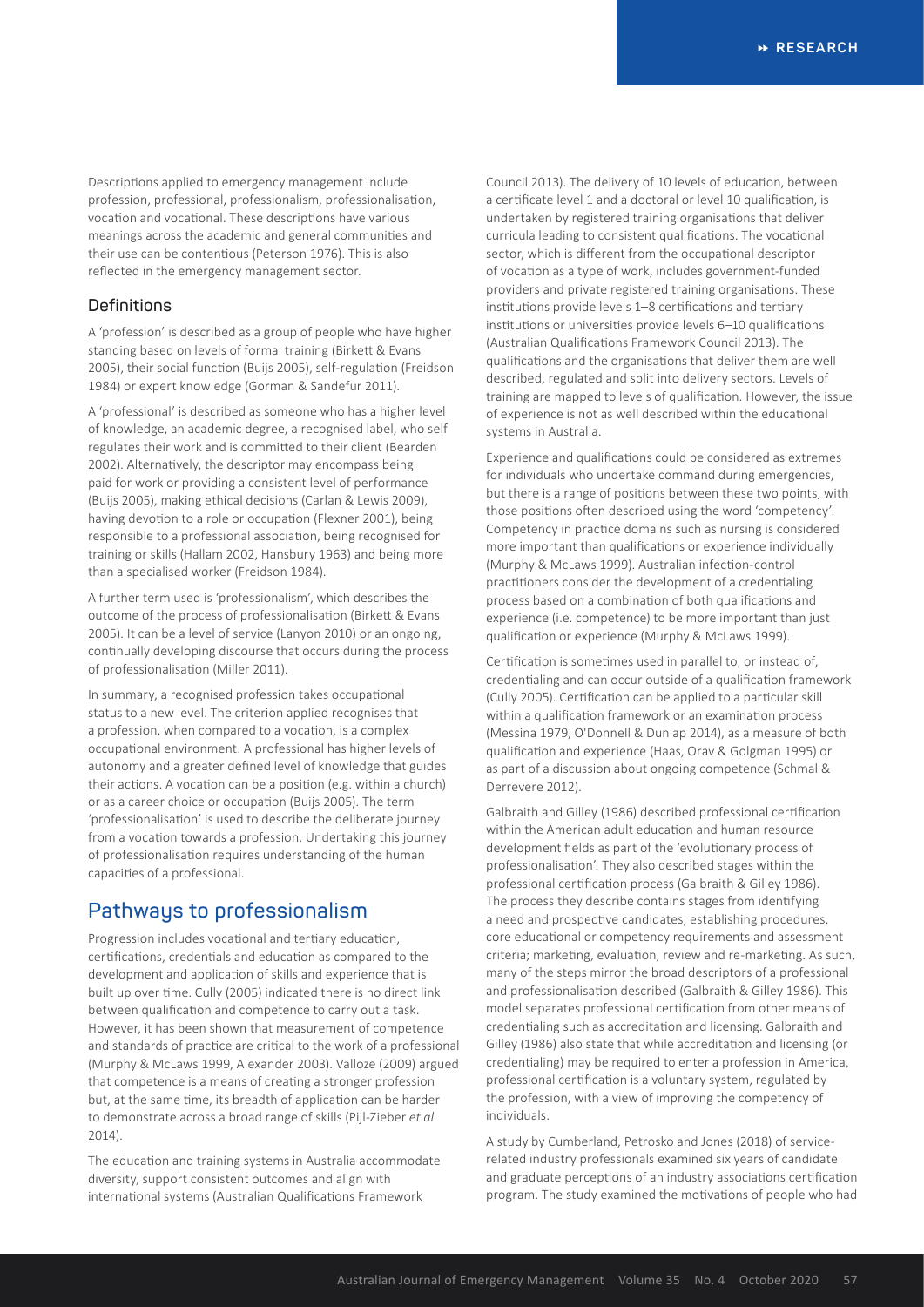undertaken the certification process. They found key motivations for undertaking certification were growth, self-development, knowledge, respect and career advancement (Cumberland, Petrosko & Jones 2018).

Ruiz-Molina and colleagues (2019) examined professional certification in a European context. They surveyed over 2,600 professionals in multiple countries to examine the value attached to certification. They found that the perceived value of certification was based on attributes of the certification scheme and the candidate's personal characteristics. In particular, the study found certification schemes that were difficult, fair, credible, innovative and internationally recognised were more likely to attract candidates. The greatest influencing factor was the future usefulness of the certification (Ruiz-Molina *et al.* 2019). It was found that it was not only university graduates who sought certification, but also people with other experiences or qualifications. The study identified that a certification's recognition of employment and experience as a substitute for formal training validated experience held by the candidate in lieu of formal training (Ruiz-Molina *et al.* 2019).

Schmal and Derrevere (2012) identified that certification in a nursing palliative care environment had benefits for both the individual and the employer. They found that nurses who undertook a rigorous and recognised certification process reported personal benefits including knowledge validation, increased earnings and career opportunities and a sense of personal achievement. Employers preferred certified staff as it increased overall internal clinical competence in a cost-effective manner. This was regarded as a marketable benefit for the organisation (Schmal & Derrevere 2012).

Certification is recognised in other fields to support the professionalisation of occupations. Child and Youth Care Professional Certification has been applied in North America to unify various sub-specialties around common knowledge and skills (Curry *et al.* 2010). The field of ecological restoration has developed a certification program to increase professional standards (Nelson *et al.* 2017). Education has a system for school principals as a means to acknowledge skill and experience to improve education quality (Gajardo & Carmenado 2012).

Certification is being used within emergency management in a move towards professionalisation (Wilson & Oyola-Yemaiel 2001) where the basis of certification is training. When that training is combined with systems of selection and experience, it can form the basis of certification. The International Association of Emergency Management (IAEM) certification is an example of a process in action for individuals in the United States of America (Wilson & Oyola-Yemaiel 2001).

The need for, and application of, certification in various sectors has led to the production of an Australian Standard. Australian/ New Zealand Standard 'Conformity Assessment – General established requirements for bodies operating certification of person' AS/NZS ISO/IEC 17024:2013) in 2013. This standard is identical to the European Standard and establishes criteria to be applied by certification bodies in Australia (Standards Australia 2013a).

While this standard exists, in Australia, Standards are not law but may be called up in legislation (Standards Australia 2013b).

On examination, the literature here showed there are consistencies and inconsistencies in the use, definition and application of terms describing an emergency manager. The vocation-profession discussion describes the competing view of a profession, acting like a professional, the journey along the path of professionalism and undertaking this journey from a starting point of vocational training or tertiary education and qualifications. This intersects with the qualification-experience view about the need to have qualifications or experience when managing an emergency or incident and the various frameworks in Australia that influence that discussion.

Qualification is based, in part, on the recognition of competencies in an academic environment. That qualification may include experience, but qualification does not automatically lead to certification. Certification is evidence that the various steps within the professionalisation process have been collected and collated. This allows an individual to seek recognition of a defined set of qualifications (including competencies), knowledge, skills, abilities and experience to be recognised as a professional. The Australian Standards regime can be used to determine conformity of a certification scheme.

## **Emergency management certification regimes**

Four emergency management certification regimes were identified that build on the concepts described in the literature. The Australasian Fire and Emergency Service Authorities Council (AFAC) is a member-based organisation that has a purpose to be the custodian of 'contemporary fire and emergency service knowledge and practice' (Australasian Fire and Emergency Service Authorities Council 2017). AFAC produced the Emergency Management Professionalisation Scheme (EMPS) in 2015. The scheme recognises that emergency management is not considered a profession in Australia, but that a certification scheme is a foundation for becoming recognised (Australasian Fire and Emergency Service Authorities Council 2018). The EMPS contains standards for certification of incident management roles, describes an assessment of technical competence and role experience and includes application and final certification processes. EMPS applies a code of ethics and recertification that certified members must comply with to maintain their certification (Australasian Fire and Emergency Service Authorities Council 2018).

The Emergency Management Accreditation Program (EMAP) is an independent American organisation that fosters excellence in emergency management programs by applying and assessing against a standard (Emergency Management Accreditation Program 2019). EMAP is recognised as a Standard Developing Organization by the American National Standard Institute (ANSI). It produced the 2016 Emergency Management Standard as the basis for the accreditation program (Emergency Management Accreditation Program 2016). EMAP's aim is to accredit programs against their standard and does not certify individuals. The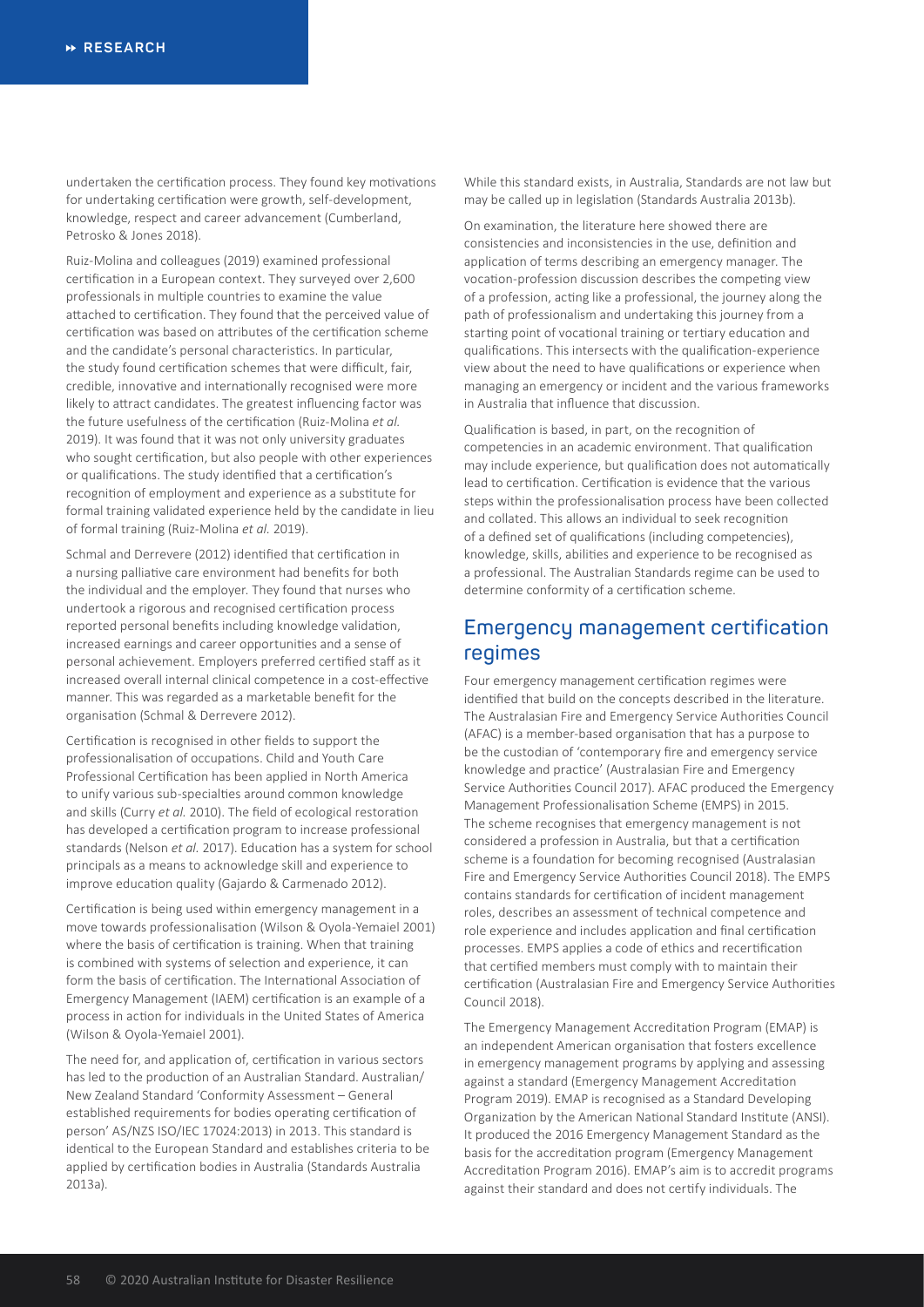#### Table 1: Comparison of certification schemes.

| <b>Scheme</b> | <b>Accreditation or</b><br>certification | <b>Target group</b> | <b>Incident</b><br>management<br>or emergency<br>management | <b>Complaint with</b><br>AS/NZS ISO/IES<br>17024:2013 | <b>Currently in use in</b><br><b>Australia</b> |
|---------------|------------------------------------------|---------------------|-------------------------------------------------------------|-------------------------------------------------------|------------------------------------------------|
| <b>EMPS</b>   | Certification                            | Individuals         | Incident                                                    | Not stated                                            | Yes                                            |
| EMAP          | Accreditation                            | Organisations       | Emergency                                                   | Not stated                                            | Unknown                                        |
| CEM® / AEM®   | Certification                            | Individuals         | Emergency                                                   | Not stated                                            | Yes                                            |
| <b>TQC</b>    | Certification                            | Individuals         | Emergency                                                   | Not stated                                            | Being developed                                |

EMAP Commission leads the development of the program with members from the National Emergency Management Association, International Association of Emergency Managers (IAEM) and an international and American Federal Agency representative (Emergency Management Accreditation Program 2016).

The International Association of Emergency Managers (IAEM) is an international member-based organisation that promotes the Principles of Emergency Management (International Association of Emergency Managers 2020b). IAEM created a Certified Emergency Manager® and Associate Emergency Manager Program®. The IAEM CEM® and AEM® certifies individuals who meet knowledge, experience, work history, training, education and professional contribution criteria (International Association of Emergency Managers 2020a).

The International Emergency Management Society (TIEMS) is an individual member-based organisation. TIEMS focuses on education, training and certification of emergency and disaster managers (The International Emergency Management Society 2020a). TIEMS developed and is testing the TIEMS Qualifications Certification(TQC) for individuals working within the emergency and disaster management sectors (The International Emergency Management Society 2020b). The certification process is based on European Union standards and includes education, participation, contribution, experience and competency with an exam to support the process of certification. Table 1 compares aspects of each of the four certification schemes.

## **Certification in Australia**

The two schemes currently operating in Australia are the AFAC EMPS and the IAEM CEM®. They both aim to build and support the longer-term professionalisation of the emergency management sector and are targeted at individuals. While the EMPS program is aimed at AFAC member agency staff to certify incident management skills, the IAEM CEM® program is open directly to individuals and certifies a broader range of emergency management skills. The TIEMS TQC will support professionalisation and be open to individuals to certify a broader range of emergency management skills.

## **Discussion**

In Australia, the emergency management role is not yet considered a profession. However, there is a broad desire to undertake the professionalisation process. Certification is generally recognised to support the recognition of a profession. The two certification schemes currently operating in Australia both support the overall aim of professionalisation. TIEMS TQC further supports the professionalisation of the sector. Each scheme appeals to different segments of the emergency management community, however, none address all needs of all participants. While organisations (government and nongovernment) and industry groups that lead aspects of emergency management in Australia adopt and support the provision of a professional service, individuals within those organisations need to contribute to this vision. Certification of emergency managers through an appropriate scheme supports the vision of a professional emergency management sector.

Certification arose from a broader study underway examining the human capacities of the Australian Emergency Manager. Undertaking the process of certification would allow emergency managers to support professionalisation of their industry. While each of the schemes available (or under development) in Australia contains gaps, in total, they can be applied by a wide range of individual emergency managers.

## **Conclusion**

Australian emergency management has sought to travel down a path of professionalisation of the sector. Professionalisation has been shown to be supported by certification of individuals. Unfortunately, certification of individuals within the Australian emergency management sector has not been broadly adopted. If improvements in the service provided to communities is sought, it becomes incumbent upon the emergency management sector, and those individuals within it, to consider certification as part of ongoing professionalisation.

### **Acknowledgements**

The author acknowledges Charles Sturt University supervisors, Associate Professor Valerie Ingham and Dr Ann Lazarsfeld-Jensen for their support. Also, the colleagues and peer reviewers who reviewed and enhanced this paper with their comments and feedback.